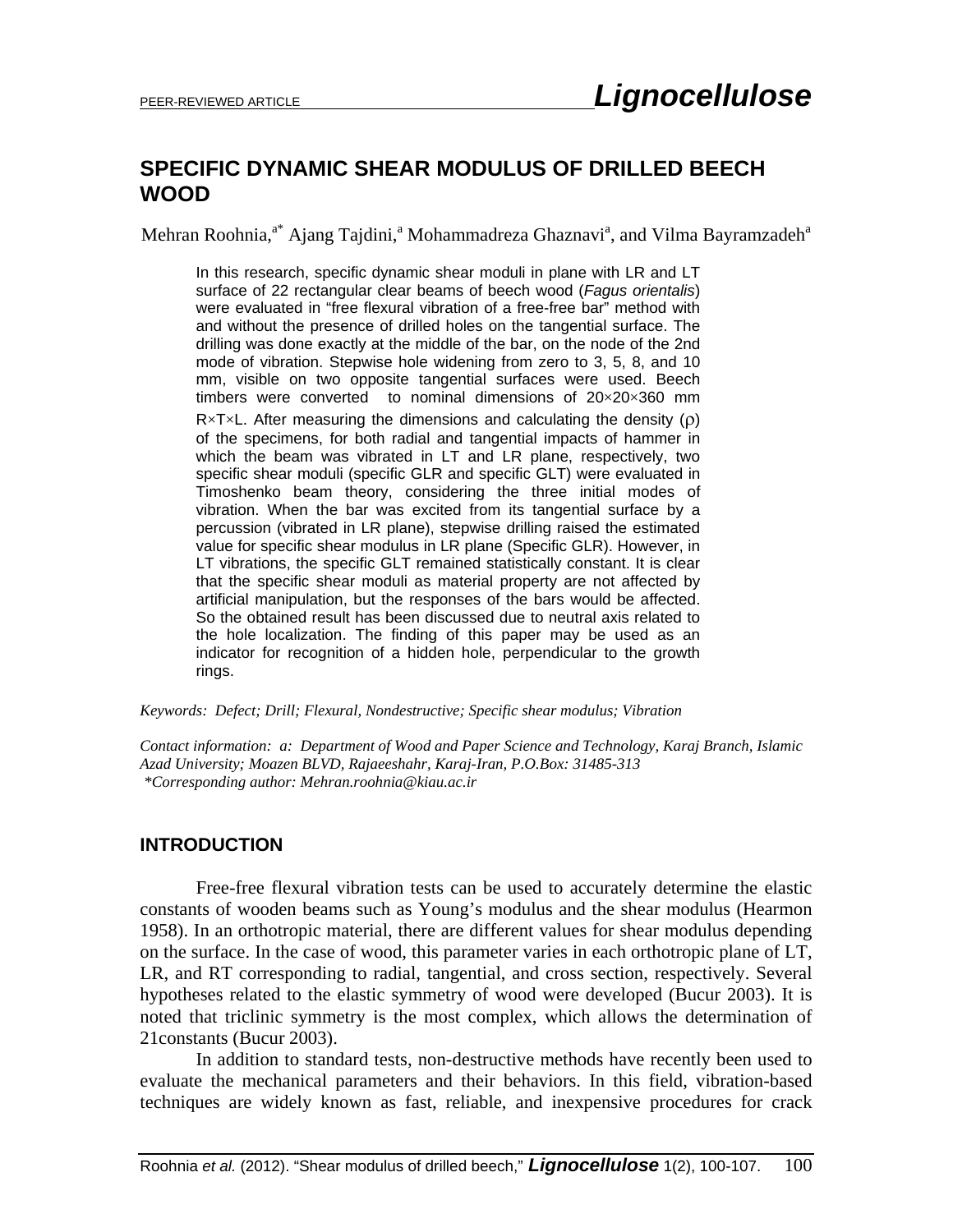identification (Loutridis 2005). Vibration techniques have been used in some nondestructive evaluation applications for determining the shear modulus (Bodig and Jayne 1982; Brancheriau and Bailleres 2002; Cho 2007; Divos and Tanaka 2005). There are certain advantages to using the vibration approach to determine modulus over the static methods. Meanwhile, the time for a vibration test is shorter than that for the alternative static test (Chui 1989). Flexural free-free beam vibration technique has been widely used for estimating shear modulus of wood, while modern instrumentation enables this method to easily be applied (Cho 2007).

In recent years, several scientists determined and compared static and dynamic shear modulus, and they found good correlation between them (Perstorper 1994; Divos and Tanaka 2005; Liang and Fu 2007; Nzokou *et al.* 2006; Cho 2007; Yang *et al.* 2002).

A beam may be vibrated parallel to LR and LT planes resembling the flexural, transverse vibration and using related theories, the longitudinal modulus and the shear modulus would be obtained from modal frequencies, in both cases, almost equal to each other. In the flexural vibration test, equations of modulus of elasticity evaluation are applied to clear sound woods. When a defect reduces the homogeneity, this equality may be washed out (Roohnia 2010).

The defects of wood were regularly investigated in recent decades. Roohnia *et al.* (2006) evaluated the specific modulus of elasticity and shear modulus (radial and tangential) across the *Cupressus arizonica* logs. In their research, free vibration based on free-free bar was used. The authors claimed that specific MOE decreases significantly from pith to bark. Roohnia *et al.* (2009) mentioned that the existence of crack in wooden beam in free vibration method affects the correlation between radial and tangential shear modulus and decreases this correlation significantly. Caddemi and Morassi (2006) detected the cracks in elastic beams by static measurements. Beall (2000) tried the subsurface sensing of wood and wood-based materials. This method has been defined as any technique that acquires properties of the materials in a non-invasive manner and therefore that will be considered similar to nondestructive evaluations. Brancheriau and Bailleres (2002), in a theoretical review, studied the natural vibration analysis of clear wooden beams. In another research study, Brancheriau and Bailleres (2003) highlighted the possibility of developing a high performance grading process based on the analysis of acoustic vibrations in the frequency domain. The uniqueness of the introduced method was the direct use of the spectrum as predictive variables to estimate the modulus of elasticity and modulus of rupture. Divos *et al.* (2001) presented an investigation concerning the suitability of a special amplitude-technique for wood. The study included the examination of the acoustic coupling between the wood and the signal generator, the damping of the signal in wood, the effect of sloping grain, and the equipment's capacity in detecting artificial defects (sawn notches). The results revealed that a uniform wavefront develops at a distance of 60 cm from the signal source, that the amplitude decays exponentially with distance, and that the amplitude is a considerably more sensitive defect indicator than propagation velocity. Meinlschmidt (2005) used a thermographic camera to detect defects in wood and wood-based materials. Vatul'yan and Solov'ey (2004) described a method for determining the type and size of a defect at the boundary of two elastic bodies. The proposed method was based on the difference in the character of the stressed deformed state inside a body in the near vicinity of a defect depending on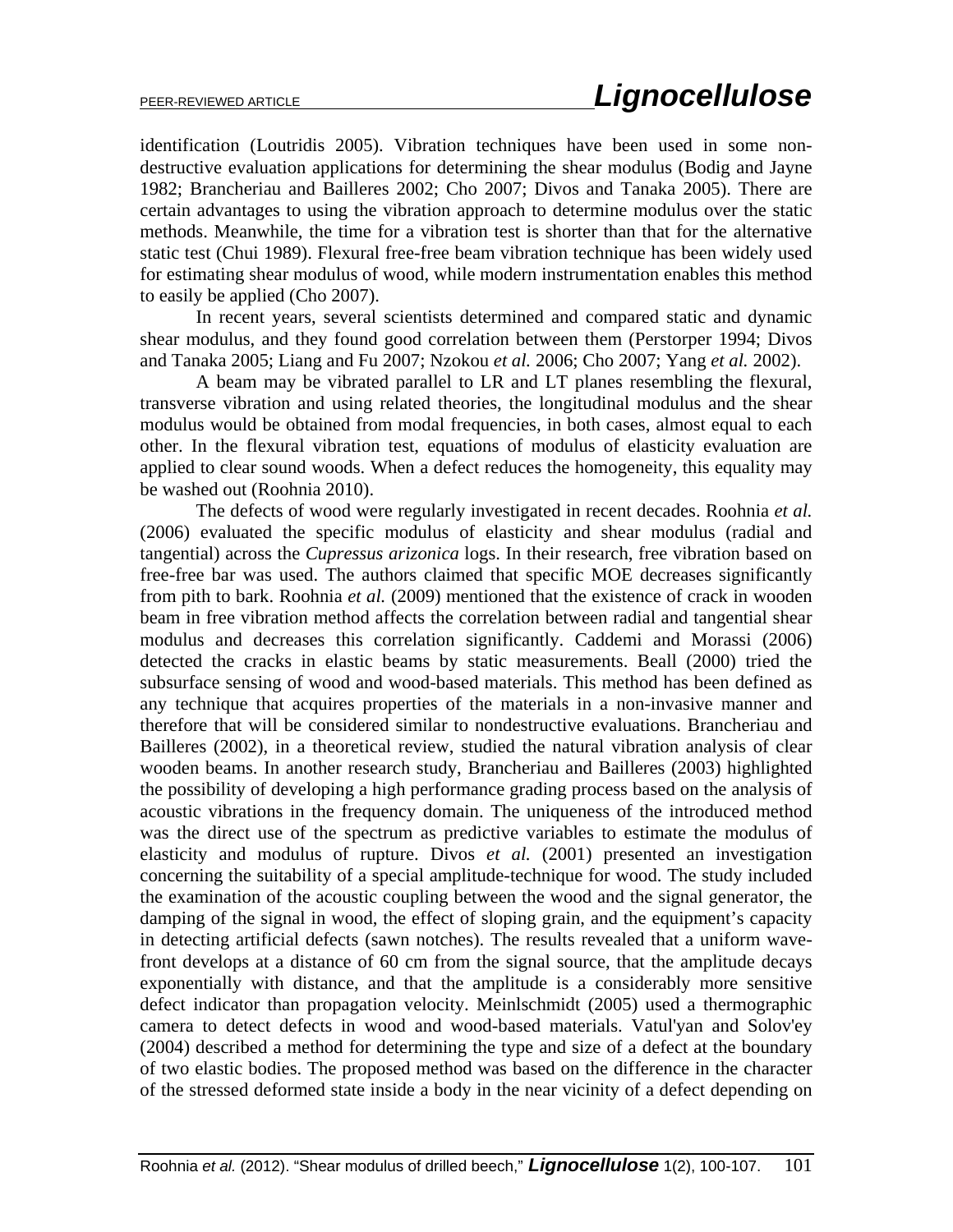the type of a defect and its presence. The method relied on the solution of a number of direct boundary-value problems (by the method of finite elements) and inverse problems (by the method of boundary integral equations). Roohnia *et al.* (2009) studied the effects of end longitudinal cracks on elastic parameters of poplar wooden rectangular bars. Their case study revealed that if longitudinal specific modulus of elasticity evaluated from both LR and LT flexural vibrations were almost equal and  $G_{LR}$  was slightly larger than  $G_{LT}$ , the user could be confident enough to consider the specimen without any severe longitudinal cracks. Roohnia *et al.* also monitored the values of modulus of elasticity and modal frequency shifts after drilling similar holes on the beams (2011a, b). Continuing the above mentioned research on wood defects recognition using nondestructive tests, the effect of the drilled hole as the artificial defect on the specific shear modulus evaluations, accessible from two flexural vibrations in plane with LR and LT surfaces has been studied in this approach.

### **MATERIALS AND METHODS**

Samples of *Fagus orientalis* were used in this research. According to ISO 3129 international standard (1975), 30 rectangular and visually clear wooden bars were prepared. The specimens were cut to their final nominal dimensions of  $20\times20\times360$  mm,  $R \times T \times L$ , and then conditioned at 21 $\degree$ C and 65 percent relative humidity for two weeks until their moisture content was stabilized. At the middle point of the length, on the tangential surface in the radial direction, a hole with a diameter of 3 mm was drilled and its diameter made wider gradually to 5, 8, and 10 mm. All applied drilled holes were visible with a similar appearance on both tangential surfaces (Fig. 1).







**Fig. 1.** Drilling a hole at the middle of the beams on the tangential surface in radial direction.

**Fig. 2.** Position of the artificial drillings related to neutral axis for LR (up) and LT (lower) flexural vibrations.

Before and after creation of holes and computation of the mass reduction of the bars due to the drilling, the free flexural vibration test was performed on all free-free bars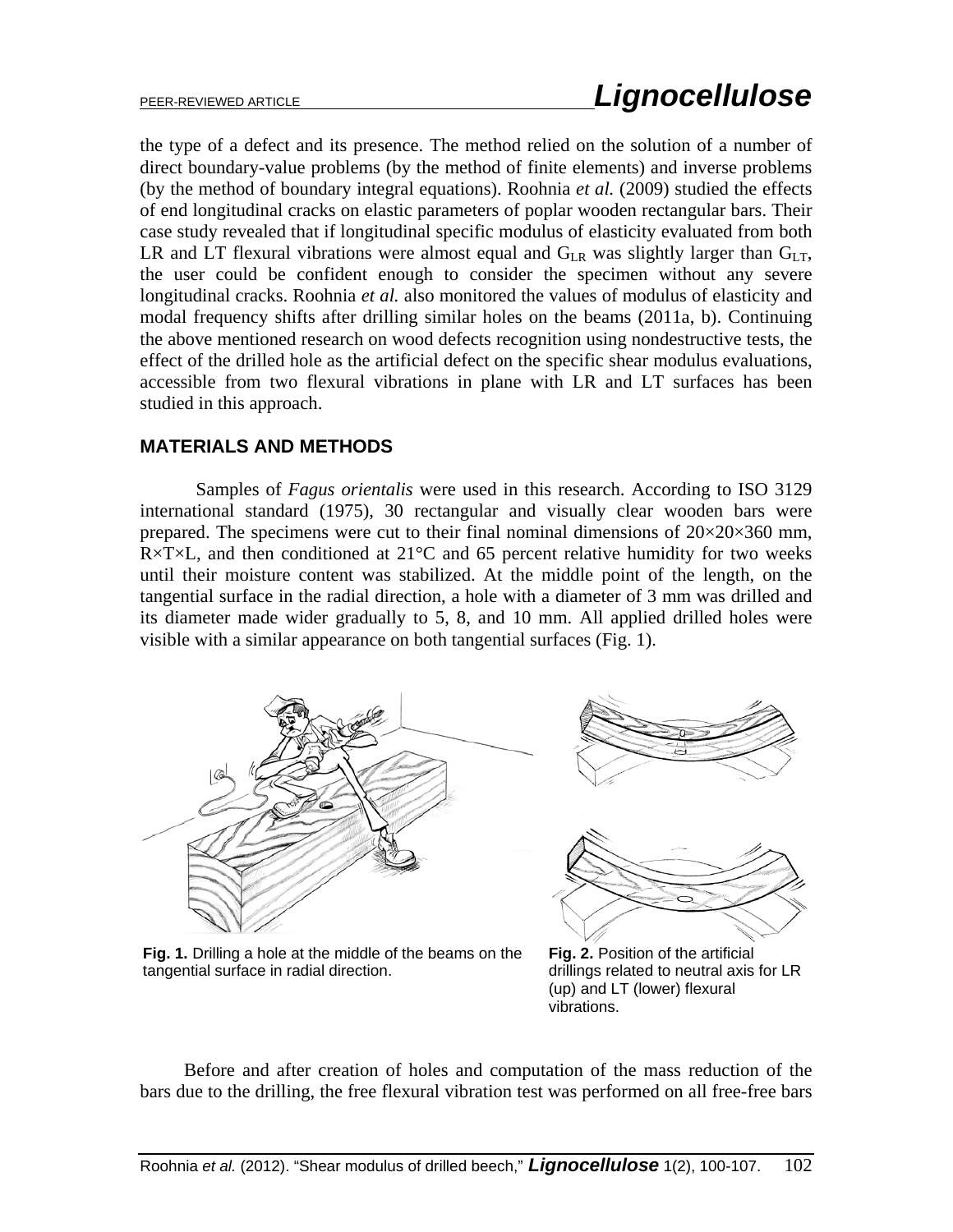and placed on soft thin elastic rubbers. The use of Individual impacts either on radial or tangential surfaces excited the bar to vibrate in LT and LR planes, respectively (Fig. 2). The location of impacts and the location of the recording microphone were located at the opposite ends of the beams. Vibrations were recorded as audio files at a project rate of 44100 Hz. Every selected and saved acquisition sound file contained 14000 to 18000 points depending on the attenuation through the time that was less than a second. After reading the audio files at the same project rates, the three initial modes of vibration were obtained from a magnitude of Fourier Transform spectrum in MATLAB v.7.1 (Fig. 3). Two shear moduli,  $G_{LT}$  and  $G_{LR}$ , values were evaluated through Timoshenko beam theory (Bordonne 1989, Brancheriau 2003, and Roohnia 2009) and after ensuring the specimen was healthy, trends of Timoshenko beam theory with the highest correlation coefficients were accepted and selected before creation of drilled holes. Then the specific shear moduli ( $\text{Pa.m}^3/\text{Kg}$ ) were calculated directly from the ratio of shear modulus (Pa) by stabilized density  $(Kg/m^3)$ .

The scatter plots of specific dynamic shear modulus values out of LR and LT flexural vibrations were developed, and the correlation coefficients of their proper trend line were calculated. Then the observed correlations were certified through statistical methods of Pearson bivariate correlation test for the significance of correlation, analysis of variances test for the effect of stepwise drilling and widening a hole on the obtained shear modulus values followed by the Duncan test for categorizing the values to the homogeneous subsets.



#### **RESULTS AND ANALYSES**

Free flexural vibration on a free-free bar was performed to evaluate the shear modulus values in 30 clear sound samples. Based on the Timoshenko theory, considering the most efficient evaluations using three initial modal frequencies, 22 samples out of 30 were admitted as the clearest and the most homogeneous ones and taken into the account for drilling artificial holes and further experiments.

Stepwise drilling had no significant effect on the efficiency of Timoshenko beam theory application until the end of the third step of widening the holes (5 mm). After the fourth (8 mm) and the fifth step (10 mm), the related correlation coefficients both in LR and LT vibrations reduced significantly but similarly. Though these evaluations in defected beams were not as strong as that of clear specimens, the comparison between results of LR and LT vibrations, even after the fourth step, was admitted to stay valid.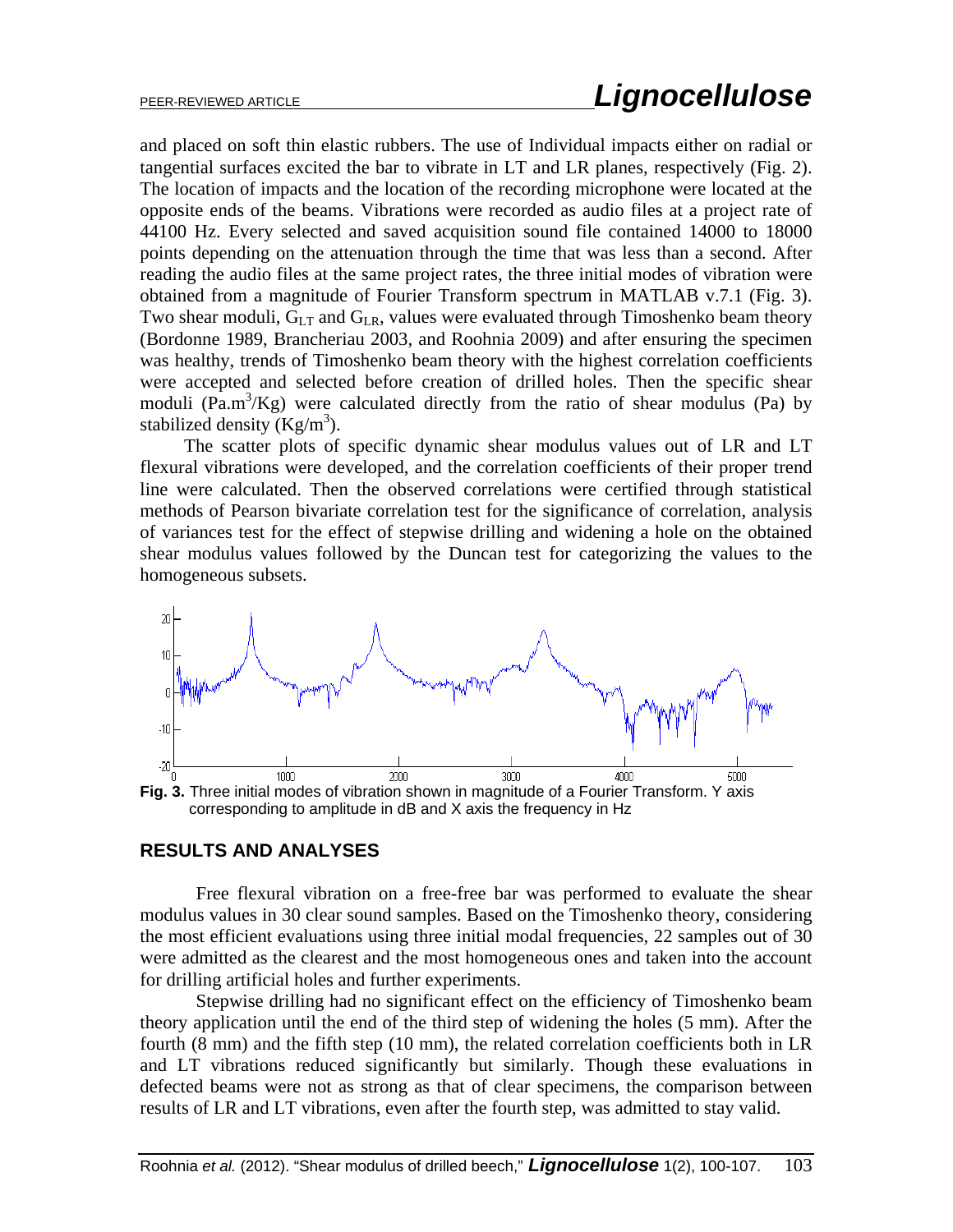

**Fig. 4.** Specific shear moduli values of clear sound specimens



**Fig. 5.** Specific shear moduli of specimens containing a 3 mm wide drilled hole on their tangential surface

Figure 4 shows the correlation of the specific shear moduli values obtained in vibration tests at LR and LT plans. After widening the holes, the specific shear moduli values out of LR vibration increased step by step, while in the LT vibration test the values remained considerably constant (Figs. 6 to 8). The scales of the vertical and horizontal axis remained constant within the figures to enable the monitoring capability of value shifts after drillings. The observed effect of stepwise widening of drilled holes on LR vibration to evaluate the specific shear modulus was certified in analyses of variances followed by Duncan multiple comparison statistical tests. There was no clear and significant effect on obtained results of LT vibration (Tables 1 and 2).



**Fig. 6.** Specific shear moduli values of specimens containing a 5mm wide drilled hole on their tangential surface



**Fig. 7.** Specific shear moduli values of specimens containing a 8mm wide drilled hole on their tangential surface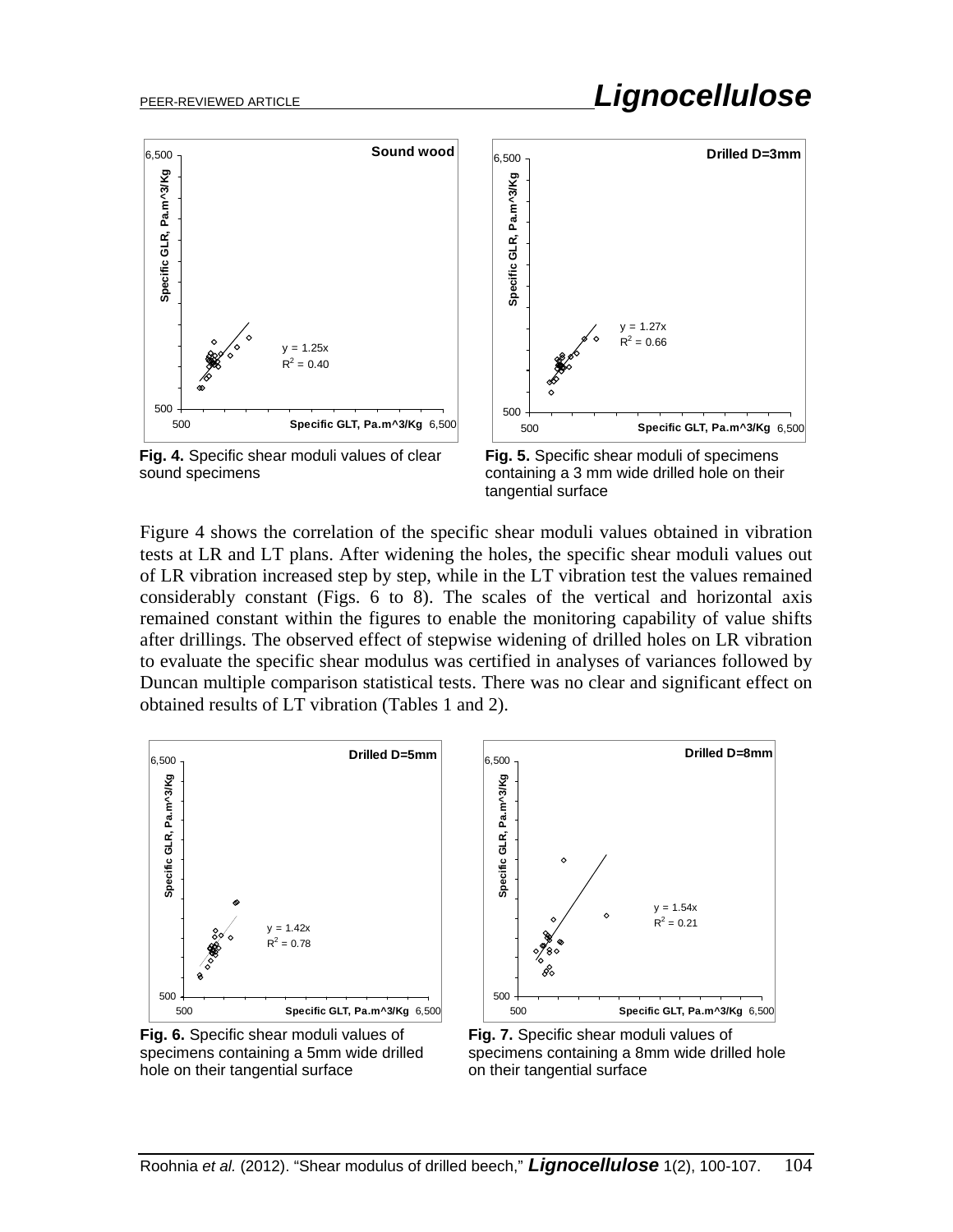

**Fig. 8.** Specific shear moduli values of specimens containing a 10 mm wide drilled hole on their tangential surface

## **CONCLUSION AND DISCUSSION**

The objective of this research was to find the effect of drilling on specific shear modulus. Specific shear modulus is a material property that does not change after artificial manipulations of the bar. However, in this study, this property has been specifically defined as the response of a bar, although the response of the bar would be affected. At first look, it could be seen that the mass loss in the drilled beams must affect the calculations not the response of the bar, but this assumption is rejected. The mass reduction must affect both the LR and LT vibrations, whereas only the LR vibration was changed. Meanwhile the mass reduction amounts were not statistically significant in relation to the whole mass of the specimens. So the main effect would be definitely brought from the artificial holes.

Stepwise hole widening affects the LR vibration in evaluation of the specific shear modulus, while that of LT vibration remains constant. It is clear and simply justifiable. The reason is found in the concept of neutral axis of bending. When the beam vibrates transversely, temporarily the bending occurs. There is no bending stress on the neutral axis so there would not be any important effect from this axis to the flexural vibration properties. As the bar is vibrated in LT plane, the artificial drilled hole mostly lies on the neutral axis. However it is predicted in greater diameters of holes that even the LT vibration may be affected. In LR vibration the drilled hole elongated across the height of the bended bar. It means that some parts of the defined artificial defect are located in some distances from the neutral axis that can influence the bending stress and flexural vibration properties.

It was certified that there is a difference between two series of evaluations of specific shear moduli through LT and LR vibrations in sound beams. So the introduced differences might be a potential indicator of defect. The greater differences between shear modulus evaluations of a proper bar may indicate the greater defect, *i.e.* hole.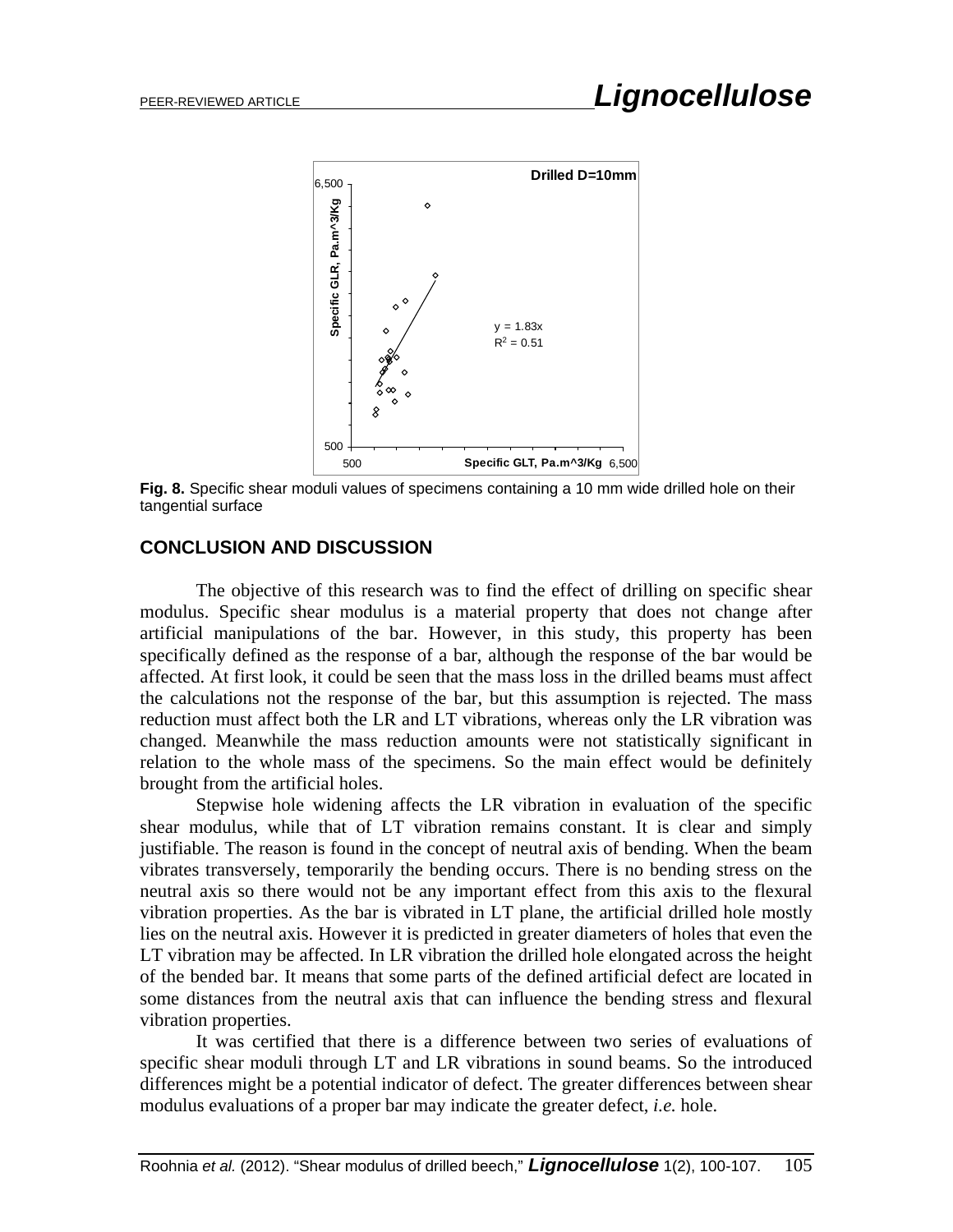#### **ACKNOWLEDGEMENT**

This article is a result of a research project entitled "A comparative study of Euler-Bernoulli model and ASTM C1548-02 in terms of their ability in evaluations of mechanical properties of sound and drilled beech timbers." We thank Islamic Azad University, Karaj Branch-Iran for supporting this study.

An initial draft of this article without any knowledge of specific shear moduli was presented at the "40<sup>th</sup> International conference of NDE for Safety / DEFEKTOSKOPIE" organized by the Czech Society for Nondestructive Testing held in November 10-12, 2010 at the Hotel Angelo, Plzen - Czech Republic.

#### **REFERENCES CITED**

- Beall, F. C. (2000). "Subsurface sensing of properties and defects in wood and wood products," *Subsurface Sensing Technologies and Applications* 1(2), 181-204.
- Bodig, J. and Jayne, B.A. (1982). Mechanics of wood and wood composite. New York: Van Nostrand Reihold.
- Bordonné, P.A., (1989). "Module dynamique et frottement intérieur dans le bois: Mesures sur poutres flottantes en vibrations naturelles, " Thèse de doctorat de l'INP de Lorraine soutenue à Nancy. 154.
- Brancheriau, L., and Bailleres, H. (2002). "Natural vibration analysis of clear wooden beams: A theoretical review," *Wood Science and Technology* 36, 347-365.
- Brancheriau, L., and Bailleres, H. (2003). "Use of the partial least squares method with acoustic vibration spectra as a new grading technique for structural timber," *Holzforchung* 57, 644-652.
- Bucur, V. (2003). "Elastic symmetry for wood mechanical characterization," *Proceeding of the WCU2003* September 7-10, Paris, France. 1011-1014.
- Caddemi, S., and Morassi, A. (2006). "Crack detection in elastic beams by static measurements," *International Journal of Solids and Structures* 44, 5301-5315.
- Cho, C. (2007). "Comparison of three methods for determining Young's modulus of wood," *Taiwan Journal of Forest Science* 22(3), 297-306.
- Chui, Y. H. (1989). "Vibration testing of wood and wooden structures-practical difficulties and possible sources of error," In: Pellerin RF, McDonald KA, eds. Seventh international symposium on nondestructive testing of wood.  $27<sup>th</sup>$   $\sim$   $29<sup>th</sup>$ September 1989; Washington State University, Pullman, WA. Forest Product Soc. pp 173-188.
- Divos, F., Daniel., I. and Bejo, L. (2001). "Defect detection in timber by stress wave time and amplitude," NDT.net 6(3).
- Divos, F., and Tanaka, T., (2005). "Relation between static and dynamic modulus of elasticity of wood," Acta Silv. Lign. Hung., 1, 105-110.
- Hearmon, R. F. S. (1958). "The influence of shear and rotary inertia on the free flexural vibration of wooden beams," *Br. J. Appl. Phys*. 9, 381–388.